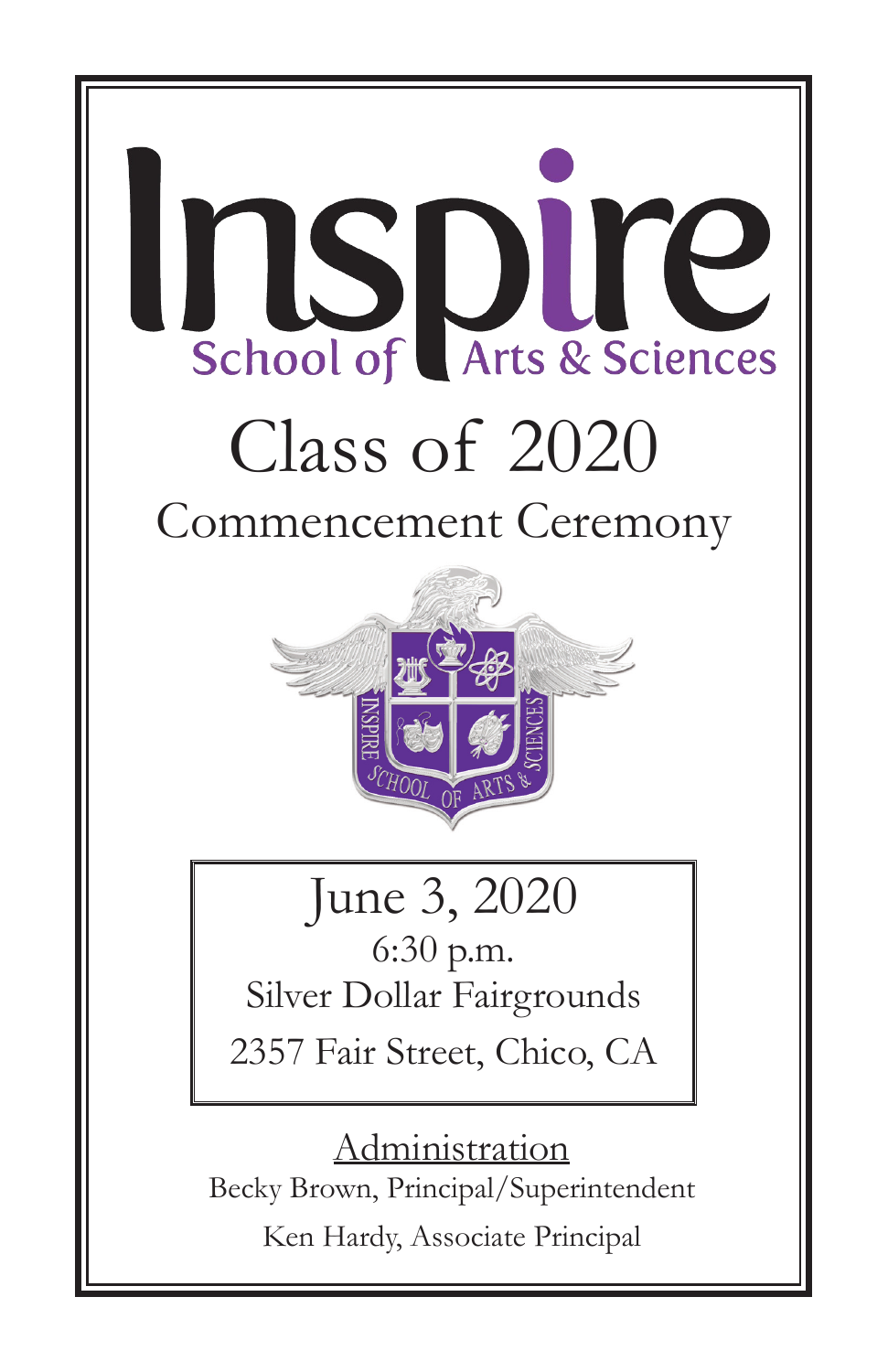# **Mission**

The Mission of Inspire School of Arts & Sciences is to provide high levels of learning and support within a personalized environment that allows students to explore their interests and develop their talents.

# **Leadership Inspire Board of Directors**

David Zeichick, Chair Evan Tuchinsky, Vice Chair Catherine Sullivan, Arts Representative Kam Bull, Butte College Representative Kate McCarthy, CSUC Representative Zack Kincheloe, Faculty Representative Ron Pope, School Representative Shelby Chase, Business Representative

# **Inspire Teachers**

Marysol de la Torre-Escobedo Scott Gunderson Erin Hall Joseph Hill Brittney Hawkins Theron Hopkins Erin Horst Antonio Isern Deborah Jorritsma Alan Kauffman Sheri Kauffman Mary Lou Lim Daniel Marcy

Jarrah Myles Evita North Malina Olson Justin Peek Jeff Pershing Beth Reid Danielle Reynolds Sarah Shoemaker Kaylan Sigel Linnea Smith Debbie Travers Jim White

# **INSPIRE STAFF**

Marianne Ames Sandii Buckman Debra Dominguez-Calkins Celeste Cramer Mary Hartley Lee Holcomb Marcus Hopkins Laura Iannaconne Jen Josephson

Doris Luther Molly Makel Matthew McClaughlin Martha Mendoza Cathi Meyer Becca Pratt Ashley Pruett Tasha Teeter Dinah Weller

### **Associated Student Body Officers**

Jay Shrestha, ASB President Arianna Powell, ASB Vice President Serena Kuhn, Senior Class President

# **Songs Selected by the Class of 2020 Featured During Commencement**

"What Makes You Beautiful" - Performed by One Direction "Never Gonna Give You Up" - Performed by Rick Astley "No Scrubs" - Performed by Weezer "We'll Meet Again" - Performed by Frank Sinatra "Soy Yo" - Performed by Bomba Estéreo "The Nights" - Performed by Avicii "Time of My Life" - Performed by Bill Medley & Jennifer Warnes "500 Miles" - Performed by The Proclaimers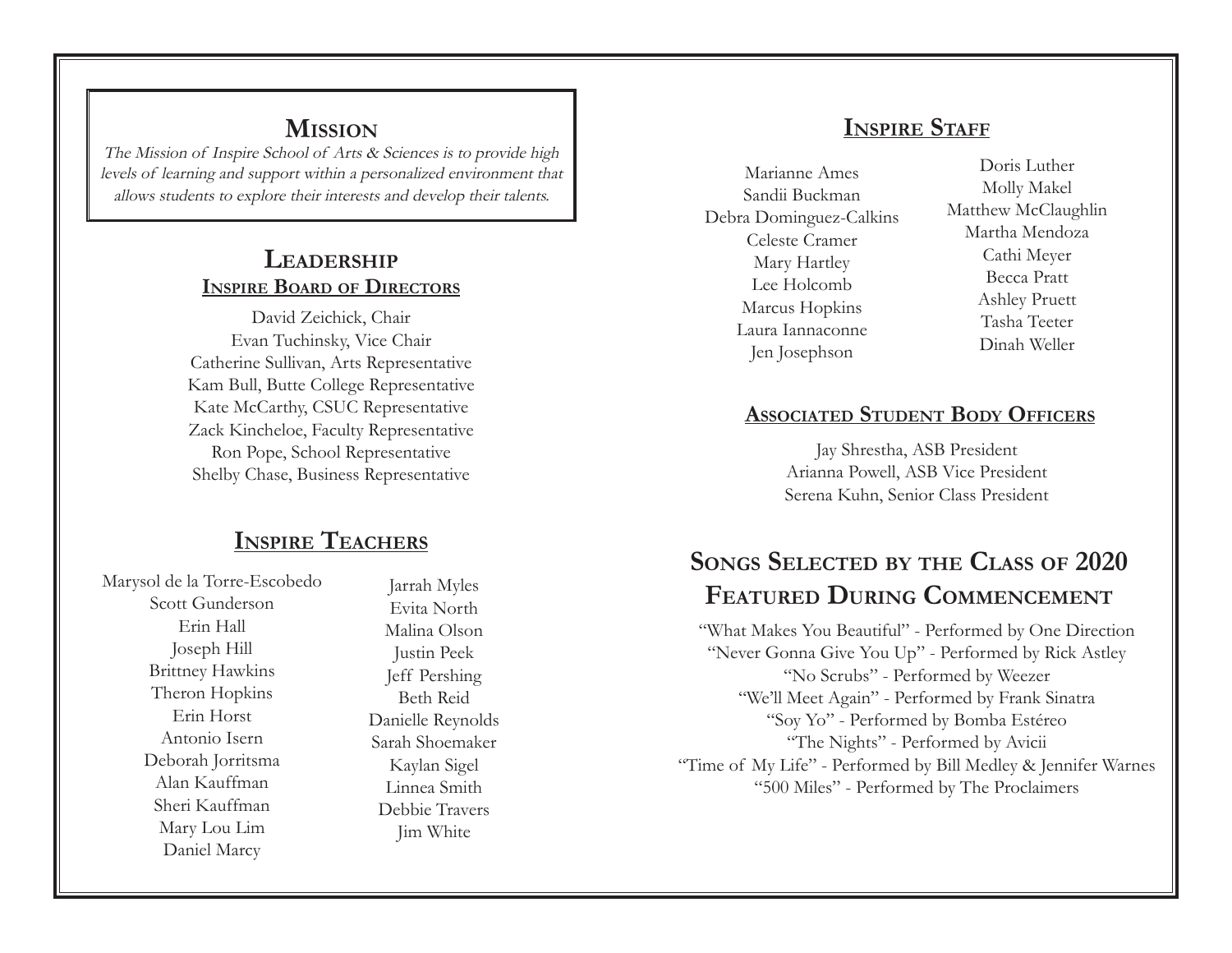# **Commencement**

# **Virtual Graduation 2020**

**Opening Remarks**

Becky Brown, *Principal/Superintendent*

Lexi Eckland\* **National Anthem**

Eric Nilsson, *Retired Principal/Superintendent* **A Special Message**

Inspire Staff **STAFF CONGRATULATIONS** 

Theron Hopkins, *English Teacher & Senior Advisor* **"A Lap Around the Quad"**

**Graduation Caps**

The Inspire Class of 2020

### **Welcome**

Jay Shrestha, *ASB President*  Ariana Powell, *ASB Vice President*

The Inspire Orchestra. Song by: Johann Strauss Sr. Arr.: Merle J. Issac (c) MCMLXXXV Wynn/Music **"Radetzky March"**

**Mr. Gunderson's Advisory** Scott Gunderson

### **"Bridge Over Troubled Water"**

We B Major: Mark Bridges, Lexi Eckland\*, Keanna Glenn-Mills, Gwen Henson\*, Adeline Ivey, & Reece Thompson. Song by Paul Simon

*\* denoting Class of 2020*

*Inspire School of Arts & Sciences Commencement Ceremony 2020*

**"The Light in Every Darkness"** Danicka Leeds\* **"You Can't Stop the Beat"**  Inspire Musical Theatre. From *Hairspray.* Music by Marc Shaiman. Lyrics by Scott Witman & Marc Shaiman **Mr. Hopkins' Advisory** Theron Hopkins **"Stand By Me"** Cooper Alexander\* - guitar; Nelson Green\* -drums, Jasmine Neel\* - vocals; Nathaniel Ivey -bass Song by Ben E. King **"Leadership"** Arianna Powell\* **"Rivers & Roads"** Kylie Dennhardt\* & John Hughes\* Song by The Head & The Heart **"Seasons of Love"** The Inspire Choir From *Rent*, by Jonathan Larson **"Celebrate"** Victoria Monèt Knighten\* From *Sparkle*, by Whitney Houston & Jordin Sparks **Mrs. Reid's Advisory** Beth Reid **"The Other Side"** The Inspire Dancers Song by SZA & Justin Timberlake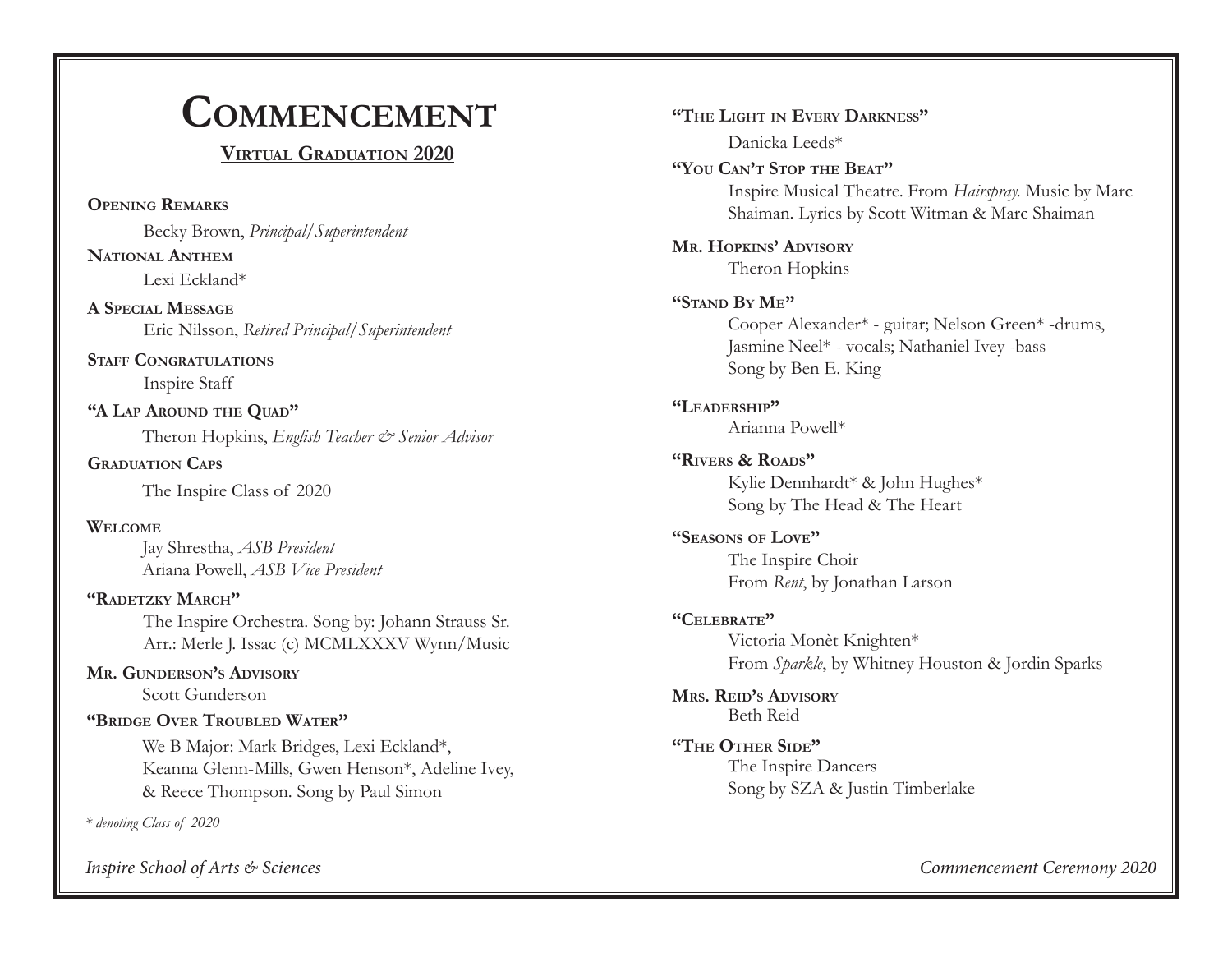#### **"Kind & Generous"**

Gwen Henson\* - vocals, Caitlen Comendant\* - piano, & Jay Shrestha\* - guitar. Song by Natalie Merchant

# Serena Faith Kuhn\* **"So This Is It"**

**"OUR STORY"**<br>Terryn Taylor, *Essence of Inspire* 

### **"Aftershock"**

Inspire Jazz Ensemble. Song by by Larry Barton (c)1996 Birch Island Music Press (ASCAP)

### **"Go the Distance"**

One Voice: Lexi Eckland\*, Terryn Taylor\*, Adeline Ivey, & Chloe Brandi. From *Hercules,* by David Menden & John Zippel. Arr. by John Leavitt

Mr. Hall's Advisory & Exchange Students **Special Graduates**

Linnea Smith **Ms. Smith's Advisory**

### **"Making Lemonade"**

Created by Forrest Fankhauser\*, Edited by Jade Ryan\* "Leaving on a Jet Plane" by John Denver

*"Join me for a unique view of the journey from one home to another." - Forrest Fankhauser*

# **Keynote Introduction**

Aaron Cagle\*

### **Keynote Address**

Lee Holcomb, *Senior Office Assistant* Martha Leach, *Health Aide/Senior Office Assistant*

Becky Brown, *Principal/Superintendent*  **Presentation of the Class of 2020**

David Zeichick, *Chair - Inspire Board of Directors* **Acceptance of the Class of 2020**

Class of 2020 **Tassel Move**

Ken Hardy, *Associate Principal* **Closing Remarks**

**Special Thank Yous**

### **Graduation Encore**

"Lucci, My Zoom Class Boy" Written & Performed by Serena Faith Kuhn\* & Luciano Castaldo\**Inspired by its original performance "Taylor, the Latte Boy" written by Marcy Heisler & Zina Goldrich*

# **CONGRATULATIONS CLASS OF 2020!**

*All presentations are the private expressions of students or staff, and do not represent the position of Inspire or other students.* 

*Inspire School of Arts & Sciences Commencement Ceremony 2020*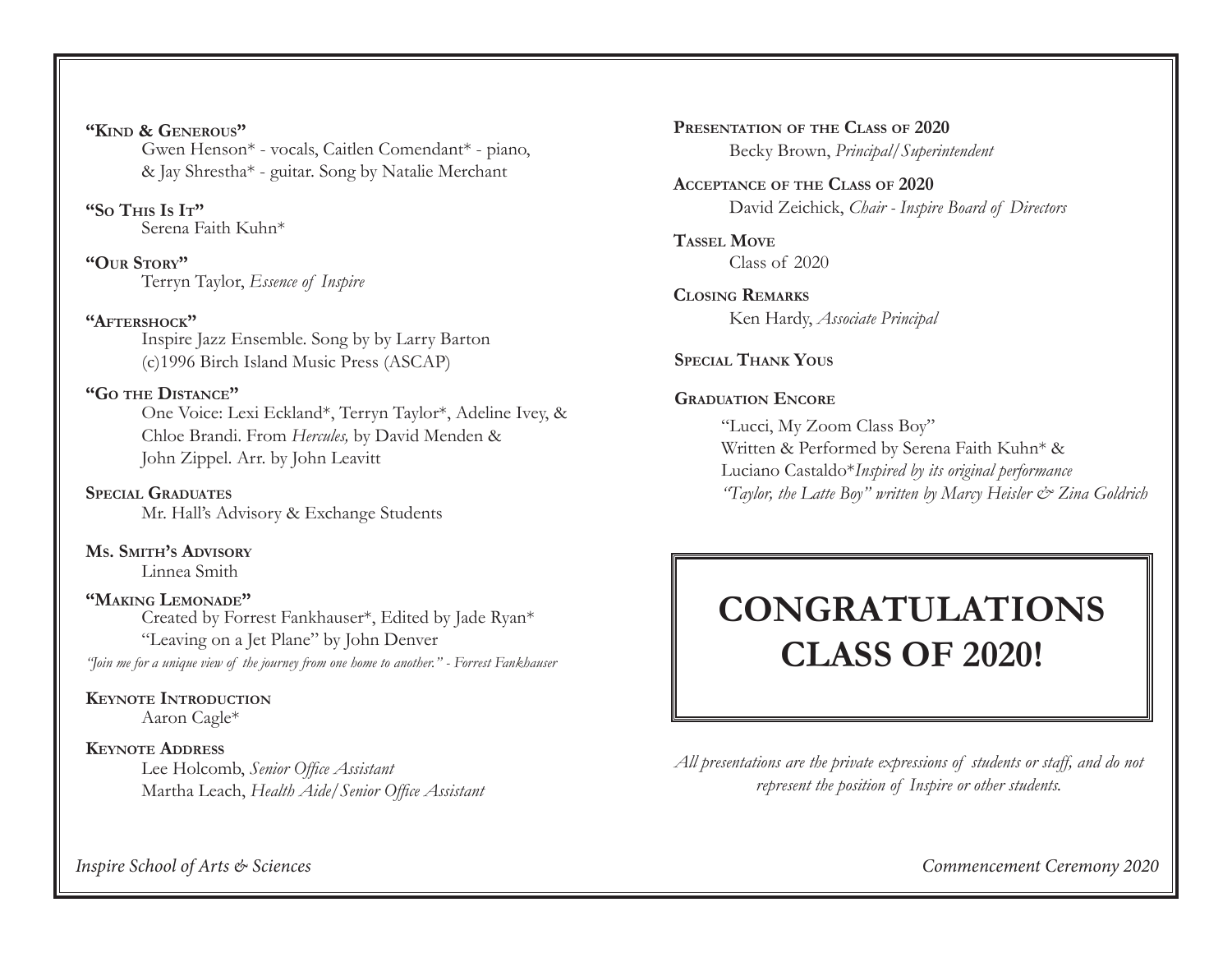# **Class of 2020 By Advisory**

#### **Mr. Gunderson**

**Mr. Hopkins**

Cooper Thor Alexander<sup>IR</sup> Jamie Askew Mikayla Billings-Alston€ Liliona May Burkett€ Luciano Castaldo<sup>CNP€</sup> Benjamin Clarno Nico Fadale Forrest FankhauserF+€ Mason Felix€ Matthew FordP€ Cassius Gambino Matilde Gandolfi Tyree Green Heather Hardie<sup>F+€</sup> Rebecca Hofer+€ Vann Jansen Victoria Monèt Knighten<sup>D</sup> Madisyn Langston Samantha Lucas<sup>T</sup> Riya Massev<sup>DT€</sup> Lucia Dustyanna Nizzoli Hunter Raymond Oswalt Colin Philippi<sup>P</sup> Jay ShresthaGF+€ Terryn Ann Taylor\*\*P€

Skyler Baker Owen Barrett Sarah Bovee<sup>D</sup> Mack Butler<sup>NP</sup> Caitlen Comendant<sup>F€</sup> Eliott Dalla€ Allison Francis Zachary Graham Lana Hadeed<sup>PG</sup> Jo-Ann Hattenkofer Isabella IntersimoneF+€ Riley Hope Kozielski<sup>NP</sup> Galen Theodore Clive Latham-Fairchild<sup>1+€</sup> Danicka Leeds<sup>DF+€</sup> Jessica Little Samantha Marzolf€ Liam Morgan-Nolan<sup>UP</sup> Jasmine Neel Harison Punian Isabella RasmussenD Cate Sorensen<sup>+</sup> Anna Stotler Miranda Taylor Xuan Nhat Vo Hoang (Mr. Vo) Jacquelyn Wharton€ Gavin Williams Julian Wise€

# **Class of 2020 By Advisory**

### **Mrs. Reid**

Zane Anderson Joshua Bentley€ Maximilian Bromelow Aaron Cagle€ Emma Juliet DeNecochea€ Lexi Eckland<sup>IVP€</sup> Gage Harrington Fudem-Crawford<sup>G</sup> Anissa Ann George Nicholas Hale Gwen Henson€ Eva Margrethe HilseeP€ Megan Thu-ha Huber\*ES+€ Ivan Iquera Caden Alan Jones Serena Faith Kuhn<sup>GC€</sup> Ava Nathan Julian Nelson€ Evie Owen Connor Quigley Jasmine Rongley Eleanor Violet Sandoe<sup>U€</sup> Holly Marie Stephens Liz Strong Carole Andy Thompson Joseph Vasquez€ Julia Wallin<sup>MA</sup>

### **Ms. Smith**

Jacob Collins€ Caiden Thomas Conway Riley Joel Cudney Kylie Lauryn Dennhardt<sup>G+€</sup> Nelson Green<sup>IR</sup> Cadelyn Hernandez Alexander J. Hodges John Michael Hughes<sup>V</sup> William Dylan Brown Klein<sup>MU+</sup> Garrett Duncan Logsdon Lily Mathers Bradley Messerschmidt Theodora Bridgit Oldfield<sup>D€</sup> Natalie Rose O'Neil<sup>D+€</sup> Juno Pflueger<sup>DAP</sup> Ariana Love Bassett PowellGUIF Tyler Reynolds Jade Xu Ryan<sup>M+€</sup> Butch Shankles Olivia SteeleTP€ Jonah Templeton<sup>A</sup> Esperanza Tuel Isabella Villela Emma Louise Weaver Kayla Louise Jewel Wright<sup>NP</sup>

### **Mr. Hall**

Anna Cummins $A^+$ 

### **Exchange Program Students**

Sara Rull Sanz (Sophomore) Maria Clara Passos da Silva Reis (Junior)

\*Valedictorian, \*\* Essence of Inspire, + Biliteracy Award, € Golden State Seal of Merit, F~CA Scholarship Federation, P~Production Team, G~Student Government, A~Art Major, D~Dance Major M~Digital Media Arts Major, E~Engineering Major, U~ Humanities Major, I~Instrumental Music Major, C~Musical Theatre Major, R~Recording ArtsMajor, S~Science Major, N~Technical Theatre Major, T~Theatre Performance Major, V~Vocal Music Major

*Inspire School of Arts & Sciences Commencement Ceremony 2020*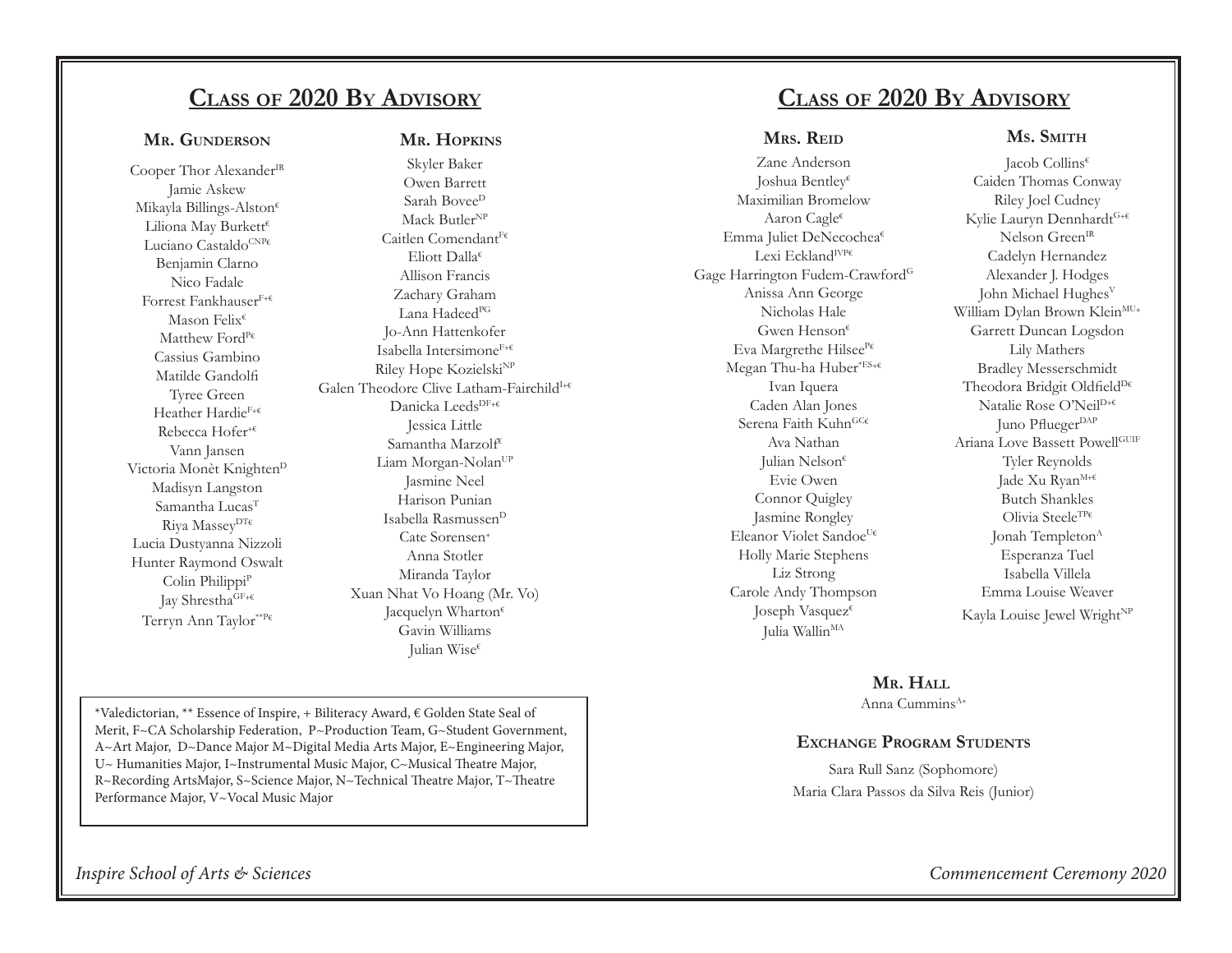# **Performers The Inspire Orchestra**

Performing Members:

Caitlen Comendant\*, Galen Lathem-Fairchild\*, Ariana Powell\* - violin; Megan Huber\* - clarinet & oboe;

Lianne Huber - horn; Will Hartman - alto saxophone; Lexi Eckland\*, Sofie Aranguren - tenor saxophone; Connor Duncan\*, Nicky Shaw, Jhumpa Banerjee-Stevens - trombone; Reece Thompson - tuba.

## **Inspire Jazz Ensemble**

Performing Members: Will Hartman - alto saxophone & guitar; Lexi Eckland\*, Megan Huber\*, Sofie Aranguren - tenor saxophone; Lianne Huber - soprano saxophone & 3 trumpet parts; Connor Duncan\*, Nicky Shaw, Jhumpa Banerjee-Stevens, Jim White trombone; Ken Hardy (Associate Principal) - drums. *Directed by Jim White*

# **The Inspire Choir**

Performing Members: Reece Thompson, Tyler Reynolds\*, Tanique Montoya, Sophia Aranguren, Keanna Glenn-Mills, True Kozielski, Alma Miranda, Clara Reis\*. *Directed by Mary Lou Lim*

## **Inspire Musical Theatre**

Performing Members: Chloe Brandi, Luciano Castaldo\*, Lexi Eckland\*, Gwen Henson\*, Hope Kozielski\*, Serena Kuhn\*, Tyler Reynolds\*, & Terryn Taylor\*. *Directed by Mary Lou Lim*

### **The Inspire Dancers**

Tilie O'Neil\*, Bella Rasmussen\*, Hope Kozielski\*, GG Gibson, Sarah Bovee\*, Alex Austin, Cole Landry, Aubrie Bracisco, Addi Morgan, Victoria Knighten\*, Maya Klein, Olivia Guleff, Kylie Grinton, Jade Narita, Nick Rodriguez, Ruby O'Neill, Lexi Eckland\*, Terryn Taylor\*, Danicka Leeds\*, Theodora (Thea) Oldfield\*, Brooke Merriott, Allie Francis\*, Avarry Abdo, Kylamae Mann, Jenny Hernandez, Ava Fierro, Luciano Castaldo\*, Madison Dillon, Ella Thacker, Morgan Barlow, Chloe Brandi, True Kozielski, J'Lynn Alstad, Kelly Martindale, Anael Contreras, Serena Kuhn\*, Hope Mathers, Kayla Wright\*, Riya Massey\*, & Matilde (Mati) Gandolfi\* *Directed by Jarrah Myles & Sarah Shoemaker*

# *Special Thanks To....*

**Greg Olson** for our Class of 2020 Virtual Graduation Creation **Jarrah Myles** for producing our Class of 2020 Virtual & Drive-in Movie Graduation **Erin Hall** for our Senior Awards night video & graduation filming/editing **Jim White** for making sure we sound great & film editing **Mary Lou Lim** for creation & film editing **David Lim** for sound editing **Avery Munson-Clark** for Senior Awards Night video and Graduation video filming & editing **Nicole Patton** for Senior Awards Night video **Chloe Brandi** for video editing **Inspire Support Team** for funds to produce this evening & major donations to the Alumni Swag Bags **Inspire Alumni: Nathan Berg, Joy Zeichick, Becky Cagle** for video filming & editing **Graduation Committee: Scott Gunderson, Theron Hopkins, Beth Reid, Linnea Smith, Jarrah Myles, Ken Hardy, Britney Hawkins, Tasha Teeter, & Marcus Hopkins** Principal Becky Brown for guidance and the official "Go for it!" **Lee Holcomb & Martha Mendoza** for everything--generating lists, organizing orders, managing caps/gowns/cords/books/tech/all-things-senior **Doris Luther & Jen Josephson** for smart budget and legal matters **The Silver Dollar Fairgrounds and Butte County** for permission and support to utilize this epic venue **North State AV** for the screen, sound, and staff **Inspire Support Team: Caryl Brown, Celeste Cramer, Monique Dey, Kelli Evans, Ellen Narita, & Julie Nillson Jarrah Myles & Georgie Bellens** for swag bag donations **Joe Reynolds** for T-shirts production **Sandii Buckman** for Awards Night & Graduation programs **Carmen Rasmussen** for managing senior money **Senior Class President, Serena Kuhn** for spirit & fundraising leadership all year, including senior T-shirts & legacy gift **Senior Class VP, Bella Rasmussen** for fundraising & senior memories slideshow **ASB VP, Ariana Powell** for senior memories messages & photo montage **Ed & Cathy Myles** for Graduation Cords **The Alexander Family** for the Class of 2020 yard signs

Thank you to anyone who helped who may not be on this list. We could not have done it without you!!!